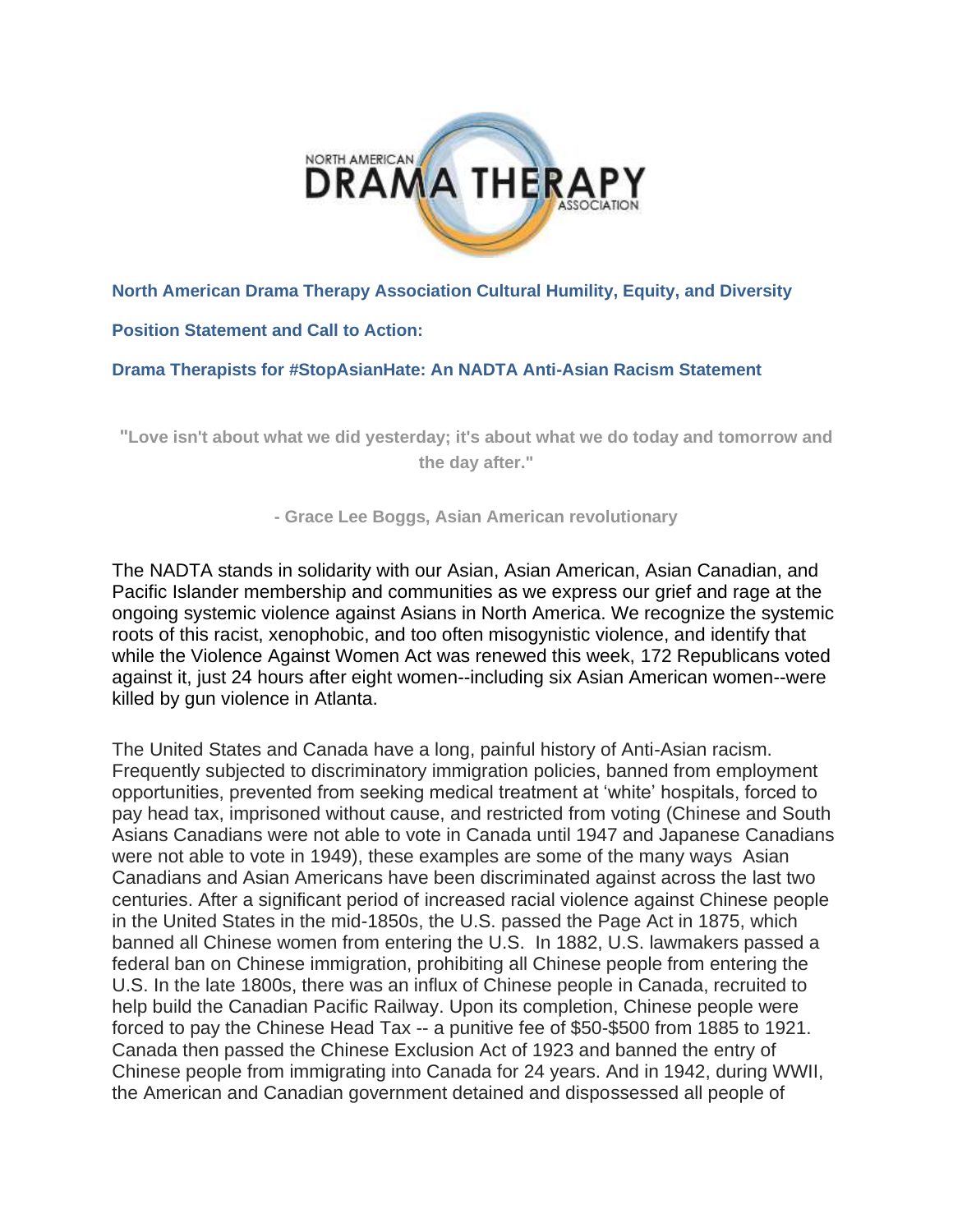Japanese descent, including many American citizens, into internment and concentration camps. [Chinese and South Asians were granted the right to vote in 194, while](https://www.toronto.com/news-story/10349793-timeline-this-is-canada-s-history-of-anti-asian-racism-that-covid-19-has-amplified/)  [Japanese Canadians were granted voting rights in 1949.](https://www.toronto.com/news-story/10349793-timeline-this-is-canada-s-history-of-anti-asian-racism-that-covid-19-has-amplified/) More recently, the 45th President racialized and weaponized a global pandemic which encouraged and escalated anti-Asian rhetoric astronomically in 2020 and presently. This history of exclusion and on-going hate speech has led to continued violence against our North American Asian communities.

We condemn the oppressive systems that re-enforce this extremely harmful rhetoric and motivate ongoing discrimination and violence.

Last week, Atlanta, Georgia became the scene of another violent anti-Asian hate crime, where eight people were killed, six of them Asian women, in a multi-location shooting across three Asian-owned massage parlors, salons, and spas throughout surrounding suburbs of Atlanta where people are provided intimate care, touch, and healing. We grieve and condemn the white supremacist and misogynistic violence enacted against those who should be alive and with us today.

- Soon Chung Park, age 74
- [Hyun Jung Grant \(née Kim\),](https://www.gofundme.com/f/in-memory-of-hyunjungkim-to-support-my-brother-i) age 51
- [Suncha Kim, age 69](https://ca.gofundme.com/f/in-loving-memory-of-sun-cha-kim)
- [Yong Yue, age 63](https://ca.gofundme.com/f/memorial-for-yong-yue-and-family)
- [Delaina Ashley Yaun,](https://www.theguardian.com/us-news/2021/mar/18/atlanta-shootings-victim-delaina-ashley-yaun) age 33
- [Paul Andre Michels,](https://www.theguardian.com/us-news/2021/mar/18/paul-andre-michels-atlanta-spa-shootings) age 54
- [Xiaojie Tan,](https://www.theguardian.com/us-news/2021/mar/19/xiaojie-tan-atlanta-spa-shootings-victim) age 49
- Daoyou Feng, age 44

There has also been a growing number of incidents of violence against Asian Americans, particularly elders, poor, migrant, refugee and undocumented labourers, trans, disabled, women, and sex workers across North America. The day after the mass shooting, Xiao Zhen Xie, a 76-year-old Chinese woman, was waiting at a traffic light in San Francisco when a white man punched her in the face, unprovoked. This targeted violence cannot stand. Our community values our Asian elders and we are grateful for the care, wisdom, and love we have been given.

The POC in BIPOC has always included Asian people. If your antiracism does not include this group, it is incomplete.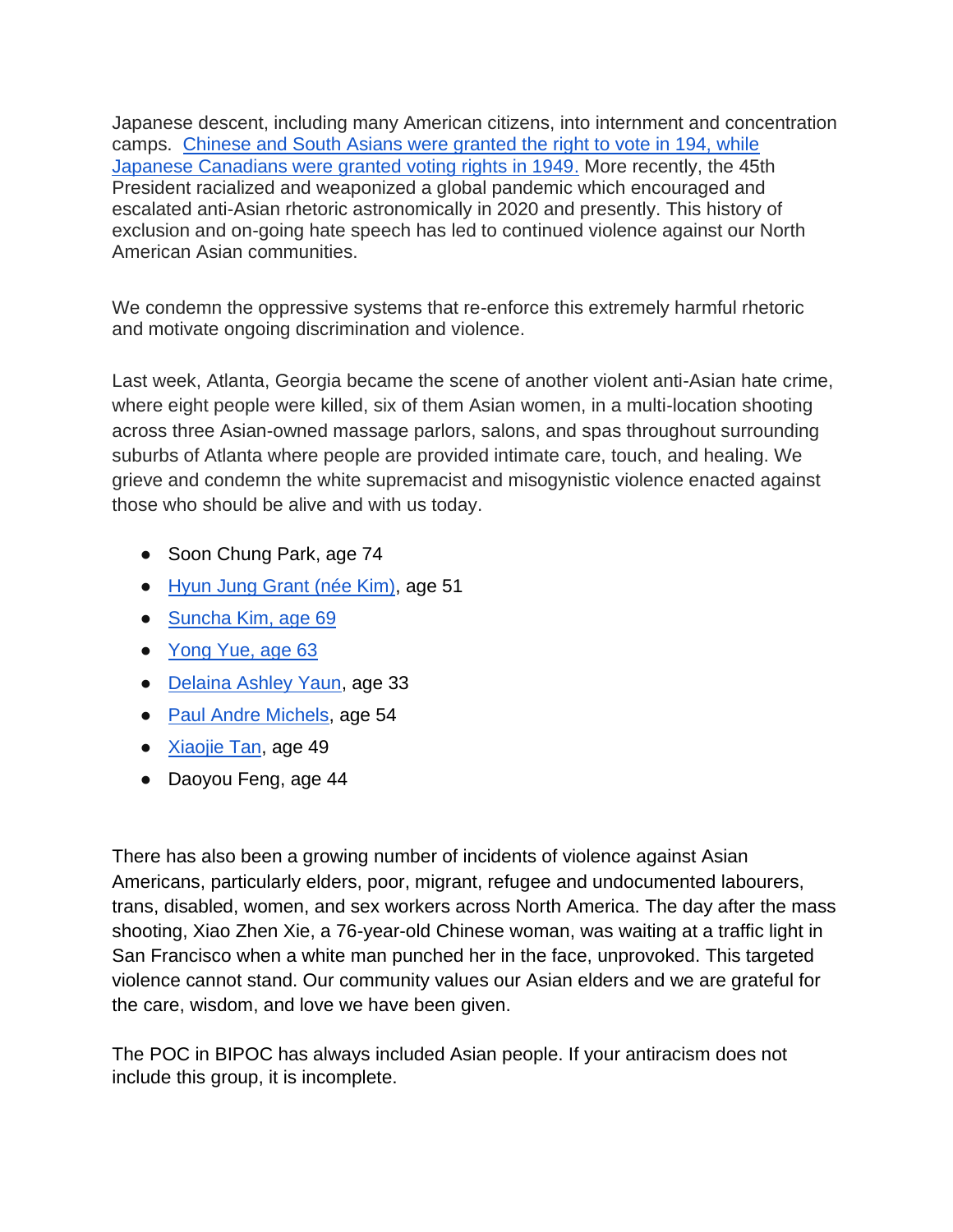Together, we must work to end systems of racism, misogyny, state violence, income inequality, and ageism that enable leaders to sow division and divide us. These hate crimes will only stop when communities work together to demand changes in policy and practice that protect the most vulnerable and targeted members of our society.

# TAKE ACTION NOW.

If you've been doing the work to deconstruct your own relationship to systemic racism, you have learned valuable tools for addressing white supremacy.

Use these tools to work with us to dismantle the impact of white supremacy against the Asian community.

### What we can do together:

1. Raise awareness, speak up, and condemn racism:

- Speak to the powers that be, including lawmakers in your area
- Disseminate information to your spheres of influence
- Call out racism and white supremacy. And learn how to call in
- Build community solidarity by finding ways to contribute within your own home community
- 2. Educate yourself and others:
	- Learn about the historical roots and current violence towards Asian North Americans and the divisiveness white supremacy has created among Black and Asian communities
	- Understand the complex fetishization, exoticization, and gender-based discrimination and violence against Asian women
	- Learn strategies to intervene when you witness Anti-Asian violence
	- Take Bystander Intervention Training:

[\\*Free Online Training with Asian Americans Advancing Justice Chicago](https://www.advancingjustice-chicago.org/what-we-do/bystander-intervention-trainings/?fbclid=IwAR3WVgmFeL5nt5YmlN4xlV07kRBa7nmOon4jM2DrpqePxQu6rYtN84dA-ss)

- Learn how to properly pronounce names (resource below on how to pronounce the Korean and Chinese names of victims from the shooting)
- Join or renew your commitment to the [#DramaTherapistsAgainstWhiteSupremacy](https://www.nadta.org/about-nadta/diversity/dramatherapistsagainstwhitesupremacy.html) Campaign

3. Support and donate to the families of the victims and the organizations working to combat anti-Asian racism and whorephobia

- [FIGHT COVID-19 RACISM](https://www.google.com/url?q=https://www.covidracism.ca/&sa=D&source=editors&ust=1616598158300000&usg=AOvVaw1m3FluTfeKdBXvEqtBgTS0)
- [Chinese Canadian National Council -](https://www.google.com/url?q=https://ccncsj.ca/&sa=D&source=editors&ust=1616598158301000&usg=AOvVaw31TnBS832jGNAkPH4nk96I) For Social Justice
- Red Canary Song Grassroots Organization (Linked Below)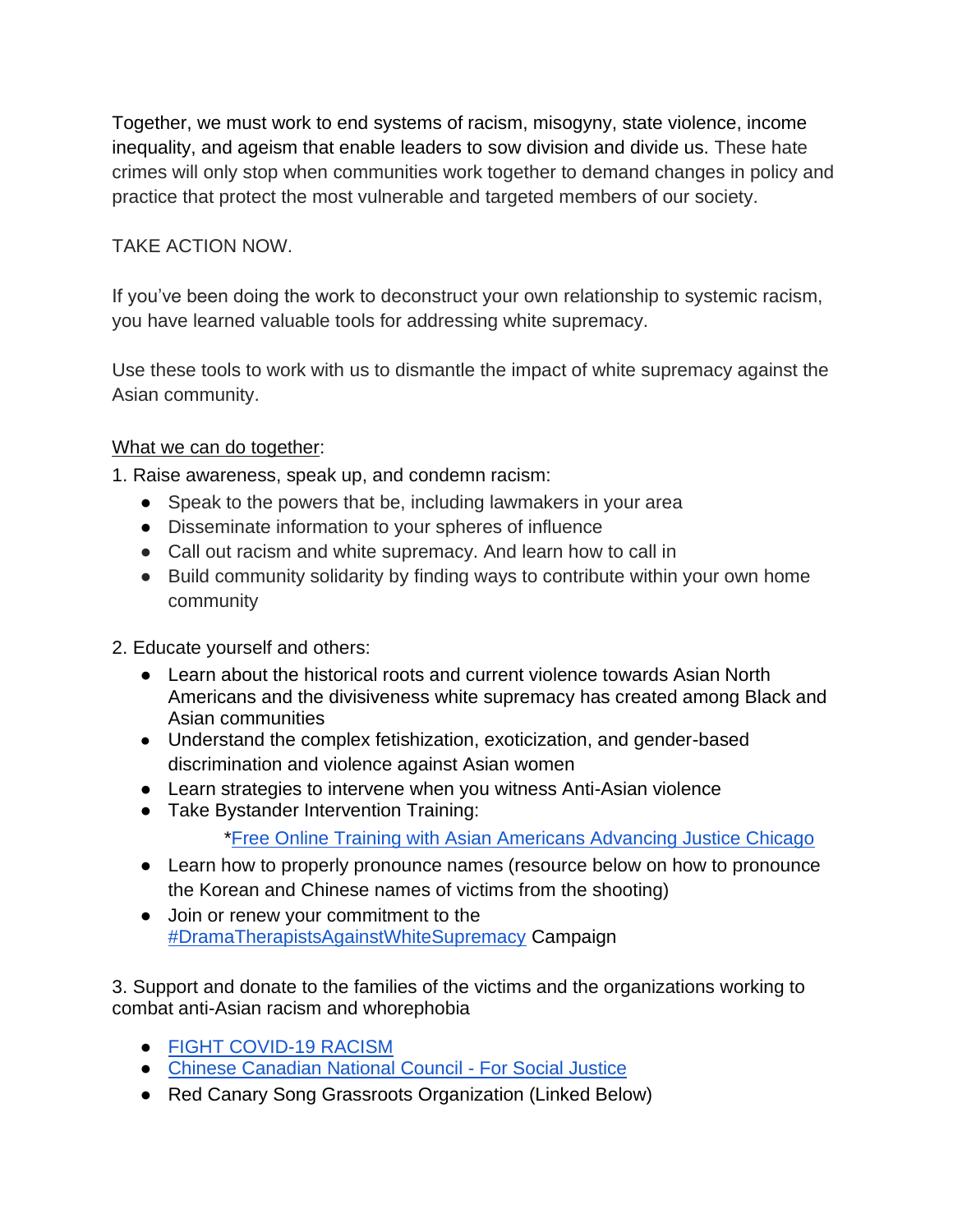- DecrimNY<https://www.decrimny.org/>
- #StopAsianHate Go Fund Me Page
- Butterfly: Asian and Migrant Sex Workers Network<https://www.butterflysw.org/>
- Maggie's Toronto Sex Worker's Action Project<https://www.maggiesto.org/donate>
- SWAN Vancouver<https://www.swanvancouver.ca/>
- [Asian Canadian Benevolent Association For The Elderly](https://acbaglobal.org/) helps vulnerable Asian seniors in Canada.
- [Asian American and Pacific Islander Community Fund](https://www.gofundme.com/c/act/stop-aapi-hate) GoFundMe currently set up to help those being affected by the surge in racism and violence.
- [Asian Mental Health Collective,](https://www.asianmhc.org/)
- [Apex For Youth](https://www.apexforyouth.org/)
- [Canadian Society for Asian Arts,](http://www.canadiansocietyforasianarts.org/)
- [Chinatown Foundation.](https://www.chinatownfoundation.org/)
- [GoFundMe: In memory of Hyun Jung Kim](https://www.gofundme.com/f/in-memory-of-hyunjungkim-to-support-my-brother-i?utm_campaign=p_cp+share-sheet&utm_medium=copy_link_all&utm_source=customer)
- [GoFundMe: Elderly Asian Woman Attacked \(Xiao Zhen Xie\)](https://www.gofundme.com/f/2b8zh292uo)
- [GoFundMe: Memorial for Yong Yue and Peterson Family](https://ca.gofundme.com/f/memorial-for-yong-yue-and-family)
- [GoFundMe: Paul Michels](https://ca.gofundme.com/f/atlanta-spa-shooting-victim-paul-michels)
- GoFundMe: Delaina Ashley Yaun Gonzalez
- [GoFundMe: In Loving Memory of Suncha Kim](https://ca.gofundme.com/f/in-loving-memory-of-sun-cha-kim)
- [Send Chinatown Love](https://www.sendchinatownlove.com/)
- [18 Million Rising](https://18millionrising.org/)
- [I Am Womankind](https://www.iamwomankind.org/)
- 4. *Report*: Report instances of anti-Asian hate crime to<https://stopaapihate.org/>

5. Share mental health resources with your AAPI clients, colleagues, friends and family (and/or self!)

[Upcoming Healing Asian Community Circles](https://circles.modernhealth.com/series/healing-asian-communities?fbclid=IwAR2-tInrpMESuCyuW81-SpicliNhSAkPBhhE9kvKv67lmPLUfJklWT36IdU#Upcoming-Circles)

6. Share with our NADTA community any additional resources and actionable ways we can build solidarity and fight against anti-Asian racism together by reaching out to [chedc@nadta.org](mailto:chedc@nadta.org)

### Links & Resources:

- <https://www.nytimes.com/live/2021/03/17/us/shooting-atlanta-acworth>
- [https://www.theguardian.com/world/2020/mar/17/trump-calls-covid-19-the](https://www.theguardian.com/world/2020/mar/17/trump-calls-covid-19-the-chinese-virus-as-rift-with-coronavirus-beijing-escalates)[chinese-virus-as-rift-with-coronavirus-beijing-escalates](https://www.theguardian.com/world/2020/mar/17/trump-calls-covid-19-the-chinese-virus-as-rift-with-coronavirus-beijing-escalates)
- <https://www.redcanarysong.net/>
- [NAACP | Civil Rights and Racial Justice Organizations Denounce Discrimination](https://www.naacp.org/latest/civil-rights-racial-justice-organizations-denounce-discrimination-asian-americans-urge-unity-responding-coronavirus-pandemic/)  [Against Asian Americans and Urge Unity in Responding to Coronavirus](https://www.naacp.org/latest/civil-rights-racial-justice-organizations-denounce-discrimination-asian-americans-urge-unity-responding-coronavirus-pandemic/)  [Pandemic.](https://www.naacp.org/latest/civil-rights-racial-justice-organizations-denounce-discrimination-asian-americans-urge-unity-responding-coronavirus-pandemic/)